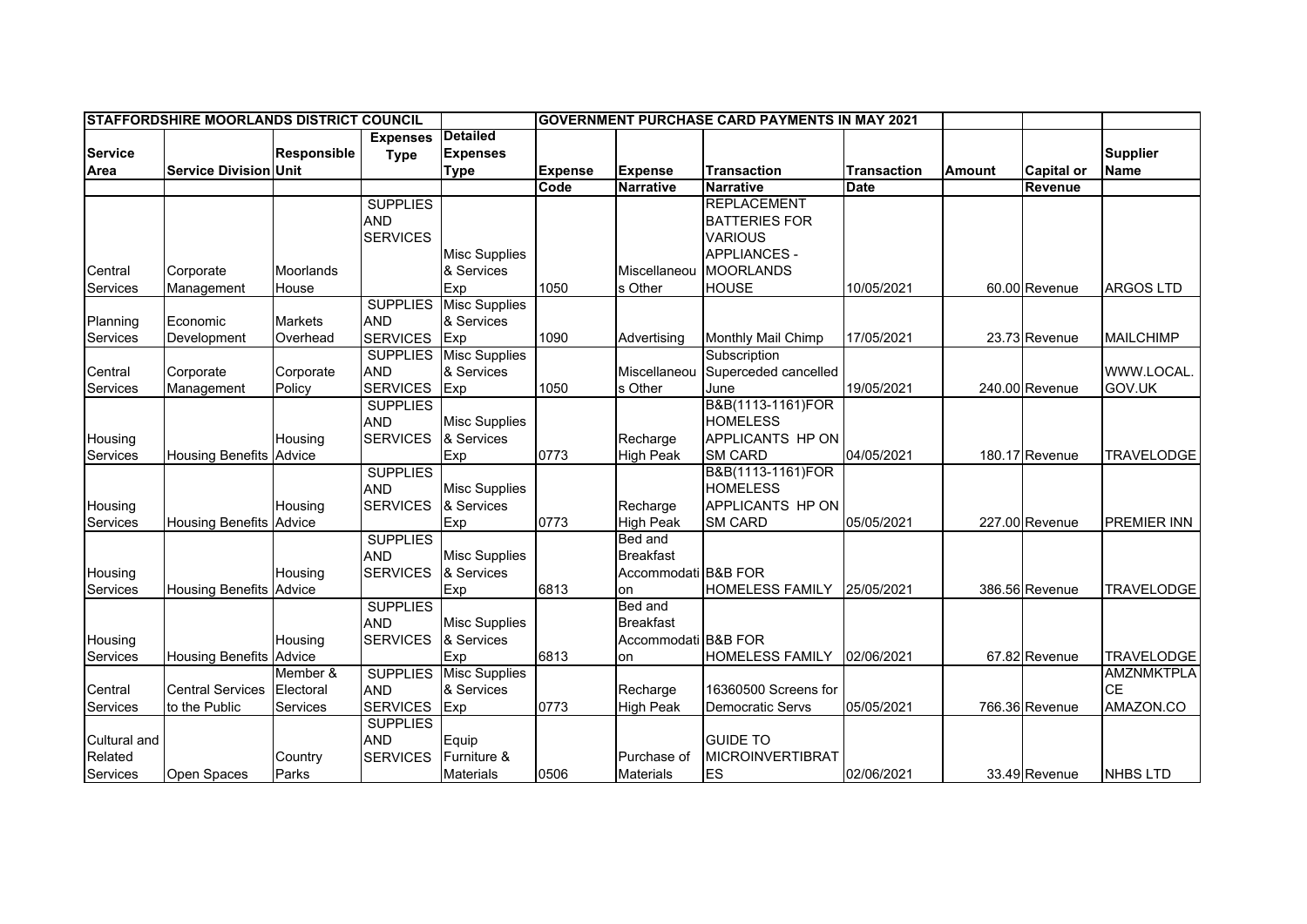|                 |             |                                 |                          | Indirect                      |      |                      | <b>MEMBERSHIP FEE</b>  |            |                |                   |
|-----------------|-------------|---------------------------------|--------------------------|-------------------------------|------|----------------------|------------------------|------------|----------------|-------------------|
| Central         | Corporate   | Transformatio EMPLOYEE employee |                          |                               |      | Professional         | FOR an employee        |            |                | <b>CIPD</b>       |
| Services        | Management  | n                               | S                        | expenses                      | 0006 | Fees                 | (50%)                  | 13/05/2021 | 81.50 Revenue  | <b>INTEGRA</b>    |
|                 |             |                                 |                          | <b>SUPPLIES</b> Misc Supplies |      |                      | 1381-0006              |            |                |                   |
| Central         | Corporate   | Transformatio AND               |                          | & Services                    |      | Recharge             | <b>MEMBERSHIP FEE</b>  |            |                | <b>CIPD</b>       |
| Services        | Management  |                                 | <b>SERVICES</b>          | Exp                           | 0773 | <b>High Peak</b>     | an employee (50%)      | 13/05/2021 | 81.50 Revenue  | <b>INTEGRA</b>    |
|                 |             |                                 |                          | Indirect                      |      |                      | <b>MEMBERSHIP FEE</b>  |            |                | <b>CIPD</b>       |
| Central         | Corporate   | Transformatio EMPLOYEE employee |                          |                               |      | Professional         | FOR an employee        |            |                | <b>MEMBERSHIP</b> |
| Services        | Management  | n                               | S                        | expenses                      | 0006 | Fees                 | $(50\%)$               | 13/05/2021 | 81.50 Revenue  | <b>RENEWA</b>     |
|                 |             |                                 | <b>SUPPLIES</b>          |                               |      |                      | 1381-0006              |            |                |                   |
|                 |             |                                 | <b>AND</b>               | <b>Misc Supplies</b>          |      |                      | <b>MEMBERSHIP FEE</b>  |            |                | <b>CIPD</b>       |
| Central         | Corporate   | Transformatio                   | <b>SERVICES</b>          | & Services                    |      | Recharge             | FOR an employee        |            |                | <b>MEMBERSHIP</b> |
| Services        | Management  |                                 |                          | Exp                           | 0773 | <b>High Peak</b>     | (50%)                  | 13/05/2021 | 81.50 Revenue  | <b>RENEWA</b>     |
|                 |             | <b>Post Entry</b>               |                          |                               |      |                      |                        |            |                |                   |
|                 |             | and                             | <b>EMPLOYEE</b> Indirect |                               |      |                      | <b>TRAINING COURSE</b> |            |                |                   |
| Central         | Corporate   | Corporate                       | S                        | employee                      |      |                      | FOR 2 employee         |            |                | <b>GOVNET</b>     |
| Services        | Management  | Training                        |                          | expenses                      | 0050 | Staff Training (50%) |                        | 14/05/2021 | 345.00 Revenue | <b>EVENTS</b>     |
|                 |             | Post Entry                      | <b>SUPPLIES</b>          |                               |      |                      |                        |            |                |                   |
|                 |             | land                            | <b>AND</b>               | <b>Misc Supplies</b>          |      |                      | 1611-0050 TRAINING     |            |                |                   |
| Central         | Corporate   | Corporate                       | <b>SERVICES</b>          | & Services                    |      | Recharge             | <b>COURSE FOR 2</b>    |            |                | <b>GOVNET</b>     |
| Services        | Management  | Training                        |                          | Exp                           | 0773 | <b>High Peak</b>     | employee (50%)         | 14/05/2021 | 345.00 Revenue | <b>EVENTS</b>     |
|                 |             |                                 |                          | Indirect                      |      |                      | <b>MEMBERSHIP FEE</b>  |            |                |                   |
| Central         | Corporate   | Transformatio EMPLOYEE employee |                          |                               |      | Professional         | FOR an employee        |            |                | <b>CIPD</b>       |
| Services        | Management  | n                               | S                        | expenses                      | 0006 | Fees                 | $(50\%)$               | 17/05/2021 | 95.00 Revenue  | <b>INTEGRA</b>    |
|                 |             |                                 |                          |                               |      |                      |                        |            |                |                   |
|                 |             |                                 | <b>EMPLOYEE</b>          | Indirect                      |      |                      | <b>MEMBERSHIP FEE</b>  |            |                |                   |
| Planning        | Development | Development                     | S                        | employee                      |      | Professional         | FOR an employee        |            |                | <b>ROYAL TOWN</b> |
| Services        | Control     | Control                         |                          | expenses                      | 0006 | Fees                 | (50%)                  | 18/05/2021 | 47.50 Revenue  | <b>PLANNING</b>   |
|                 |             |                                 | <b>SUPPLIES</b>          |                               |      |                      | $1120 -$               |            |                |                   |
|                 |             |                                 | <b>AND</b>               | <b>Misc Supplies</b>          |      |                      | 0006MEMBERSHIP         |            |                |                   |
| Planning        | Development | Development                     | <b>SERVICES</b>          | & Services                    |      | Recharge             | FEE FOR an             |            |                | <b>ROYAL TOWN</b> |
| Services        | Control     | Control                         |                          | Exp                           | 0773 | <b>High Peak</b>     | employee (50%)         | 18/05/2021 | 47.50 Revenue  | PLANNING          |
|                 |             |                                 | <b>SUPPLIES</b>          |                               |      |                      |                        |            |                |                   |
| Central         | Corporate   |                                 | <b>AND</b>               |                               |      |                      | <b>MONTHLY CHARGE</b>  |            |                | <b>ADOBE</b>      |
| Services        | Management  | Media                           | <b>SERVICES</b>          | Services                      | 0690 | Photography          | (50%                   | 11/05/2021 | 10.00 Revenue  | <b>STOCK</b>      |
|                 |             |                                 | <b>SUPPLIES</b>          |                               |      |                      |                        |            |                |                   |
|                 |             |                                 | <b>AND</b>               | <b>Misc Supplies</b>          |      |                      |                        |            |                |                   |
| Central         | Corporate   |                                 | <b>SERVICES</b>          | & Services                    |      | Recharge             | 1086-0690 MONTHLY      |            |                | <b>ADOBE</b>      |
| <b>Services</b> | Management  | Media                           |                          | Exp                           | 0773 | <b>High Peak</b>     | CHARGE - (50%)         | 11/05/2021 | 9.99 Revenue   | <b>STOCK</b>      |